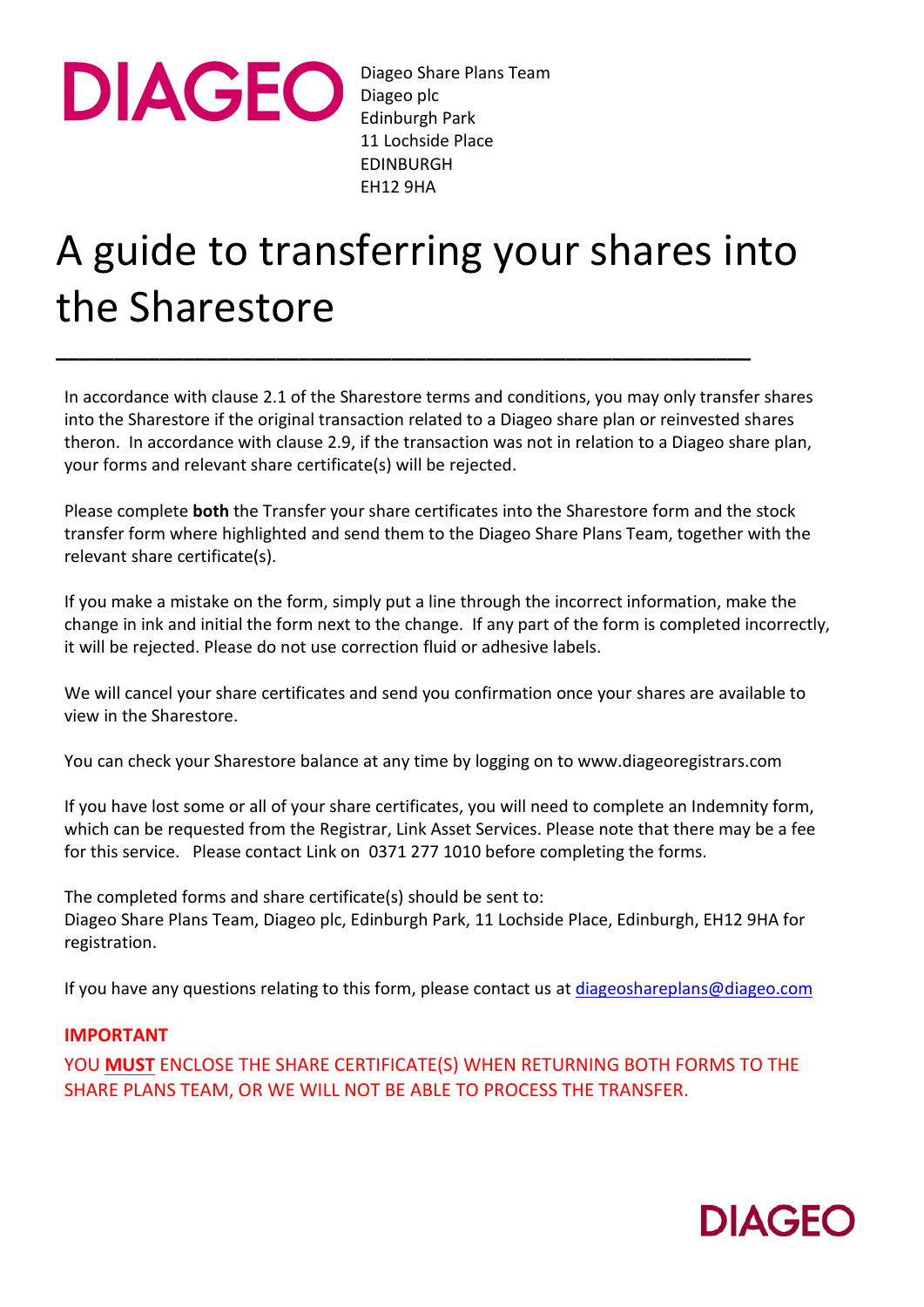## **Transfer your share certificates into the Sharestore**

**If you need assistance completing this form please call +44 (0) 131 519 2090**

| <b>Personal Details</b> (all fields must be completed)      |                               |  |  |  |  |
|-------------------------------------------------------------|-------------------------------|--|--|--|--|
| Title                                                       | Forename(s)                   |  |  |  |  |
| <b>Surname</b>                                              |                               |  |  |  |  |
| <b>Home address</b>                                         |                               |  |  |  |  |
|                                                             |                               |  |  |  |  |
|                                                             |                               |  |  |  |  |
| Postcode                                                    |                               |  |  |  |  |
| <b>Email Address</b><br>(for queries regarding<br>the form) |                               |  |  |  |  |
| <b>Contact Telephone</b><br><b>Number</b>                   | <b>Share Reference Number</b> |  |  |  |  |



*Please transfer ordinary shares out of my name and into the Sharestore.*

\*Please insert the **EXACT** number of shares that you wish to transfer into the Sharestore. You must surrender the associated share certificate(s) with this form.

*I hereby transfer the above number of shares out of my name and into the name of Diageo Shares Nominees Limited (the Sharestore) and request that the necessary entries be made in the register of members. By signing this form I agree to be bound by the terms and conditions of the Diageo Sharestore.*

**Signature\_\_\_\_\_\_\_\_\_\_\_\_\_\_\_\_\_\_\_\_\_\_\_\_\_\_\_\_\_\_\_\_\_\_ Date:\_\_\_\_\_\_\_\_\_\_\_\_\_\_\_\_\_\_\_\_\_\_\_\_\_**

In accordance with clause 2.1 of the Sharestore terms and conditions, you may only transfer shares into the Sharestore if the original transaction related to a Diageo share plan or reinvested shares theron. In accordance with clause 2.9, if the transaction was not in relation to a Diageo share plan, your form and relevant share certificate(s) will be rejected.

If you have lost some or all of your share certificates, you will need to complete an Indemnity form, which can be requested by writing to the Registrar, Link Asset Services. Please note that there may be a fee for this service. Please contact Link for assistance.

Please return the completed form, stock transfer form and accompanying share certificate(s) to **Diageo Shares Office ,** Edinburgh Park**,** 11 Lochside Place, Edinburgh EH12 9HA.

In the event of any conflict between this document and the terms of the Sharestore, the terms and conditions will prevail. These can be found on our website [www.mydiageoshares.com](file://///EPKSFSS001.diageo.net/dfs.link.Shared%20Data$/Share%20Registration/Shares%20Office/Department/1.%20Procedures%20and%20Training%20materials/Procedures/Forms/Sharestore/www.mydiageoshares.com)